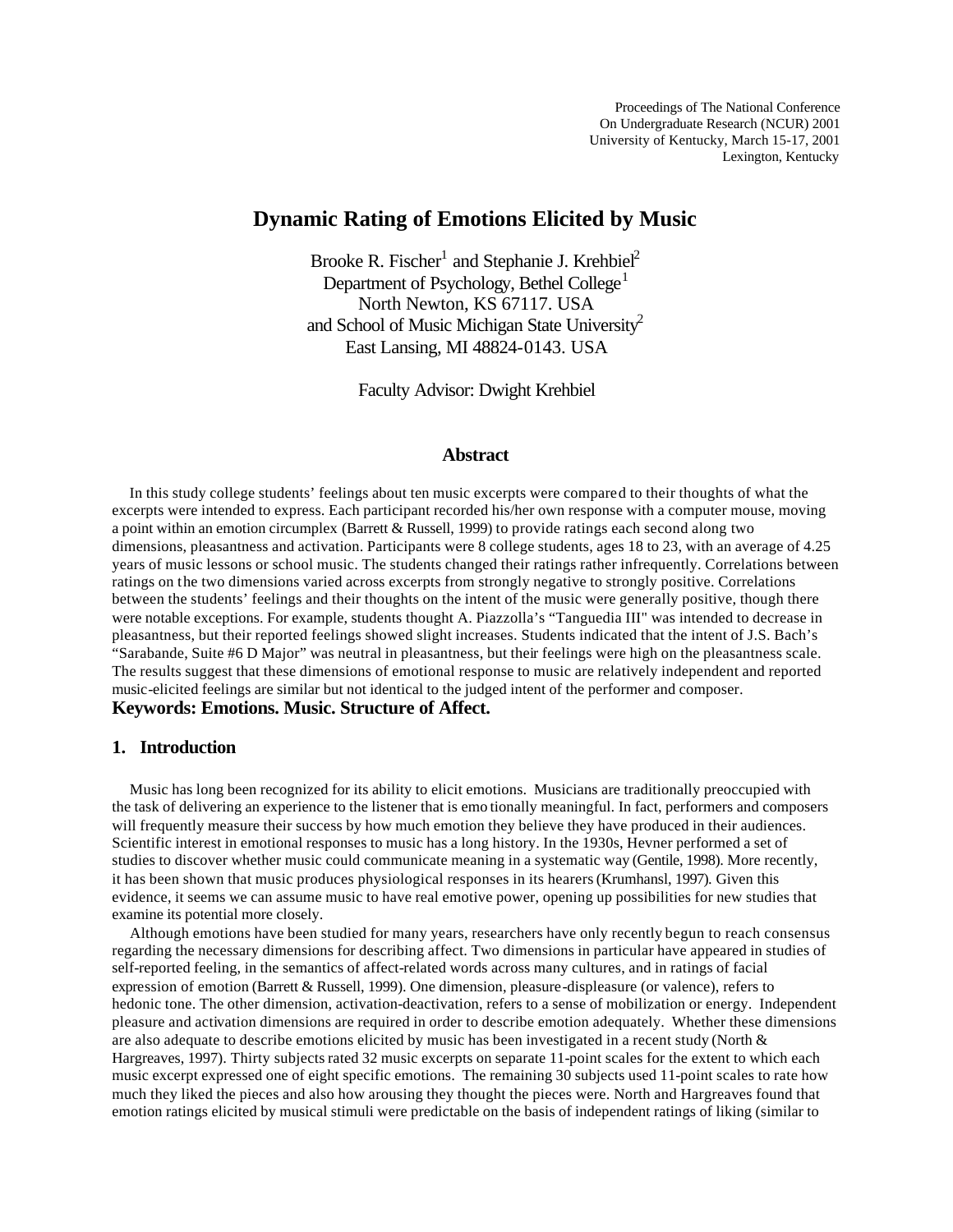the valence dimension) and arousal potential (the activation-deactivation dimension). For example, excerpts rated as being of high liking/low arousal potential by one group were also rated as the most 'relaxing' and the most 'peaceful' by the other group. Thus, the two-dimensional model of affect appears to be applicable to music-elicited as well as to other emotions.

 Since music is dynamic, continuous rating of music by the listener may provide a more accurate method to study the relationships between music and emotions than does a single rating at the conclusion of an excerpt. Such methods have been developed and validated in a number of recent investigations (e.g. Madsen, 1997; Schubert, 2000). These methods are also based on a two-dimensional model of affect, similar to that described above. The present investigation utilized a computerized dynamic measurement device similar to those employed in the recent work just cited. The emotions that a person experiences at different stages of listening are not made public so often as is the overall impression that a piece of music imparts, mostly because we do not generally communicate our moment-by-moment feelings to each other as we listen. People are more likely to talk about what they have listened to after it is over. Thus dynamic measurement methods may provide a more comprehensive view of what other people are thinking and feeling during their listening experience than do single ratings or the informal assessments of experience that listeners commonly make.

 Some recent studies of music and emotion have assessed emotional responses to music (e.g. Krumhansl, 1997; Madsen, 1998) whereas others have measured ability to decode the emotions that performers intended to express (e.g. Juslin, 2000). The study reported here used a dynamic measurement method to assess both the listeners' emotional responses to music excerpts and their judgments of the intentions of the composer and performer so as to allow comparison of these two aspects of listener response.

### **2. Method**

### **2.1 Subjects**

 Twelve students in a general psychology class at Bethel College, North Newton, Kansas participated in this experiment. Of the twelve students that participated in this experiment four students produced unusable data. Three of these four students were not asked to listen to two practice excerpts at the beginning of their first session and the other student did not use our program correctly which resulted in the loss of this student's data. Of the eight students that produced usable data, five of these students were female and three were male. Mean age for these eight students was 20 years (range of 18-23 years). All students were non-music majors. Two of the students had not participated in high school or college band, orchestra, or choir and had not taken private lessons in a musical instrument or in voice. The other six students had participated in high school or college band, orchestra, or choir for two to five years. Two of these six students had not taken private lessons in a musical instrument or in voice. The other four students had taken private lessons for two to ten years. Two students indicated that they like any type of music. The other six students prefer rock, classical, country, alternative, new age, rap, R & B, or folk music. Types of music the students dislike included rap, jazz, country, Christian, opera, R & B, and heavy metal.

#### **2.2 Experimental stimuli**

 In order to avoid the extra dimension of emotional response to words and verbally expressed ideas, the experiment employed ten non-vocal musical excerpts, each lasting one to two minutes. The excerpts represented a wide variety of types of music. The excerpts are listed in Table 1 in the Results section of this paper. The ten excerpts were presented in a different random order for each participant and session. In addition, two practice excerpts were played for each student at the beginning of the first session for each participant. The same two excerpts were played for all students.

### **2.3 Design**

 The quantification of emotion in this experiment was based upon the two-dimensional structure of affect proposed by Barrett and Russell (1999). The words expressing positive feelings were on the right half of the circle, while negative feelings were expressed by words on the left (the pleasantness dimension). More activated or aroused feelings were on the top half, while less activated or less aroused feelings were toward the bottom (the activation dimension). Words on opposite sides of the circle expressed opposite feelings. The circumplex was incorporated into a LabVIEW virtual instrument (National Instruments, Austin, TX). The instrument superimposed a little red X on an image of the circumplex, and the X could be positioned by means of the mouse pointer. The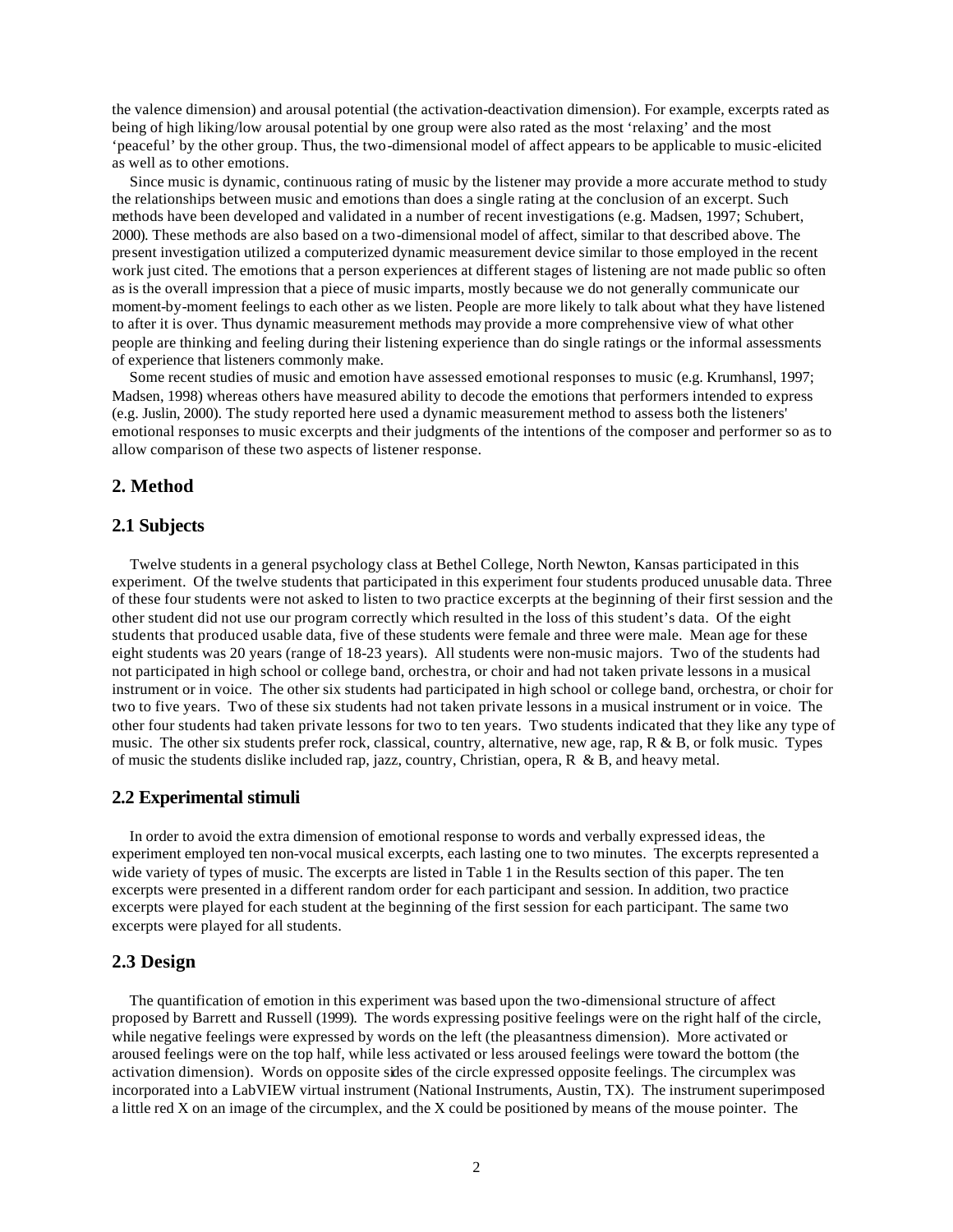instrument recorded the position of the X once per second. The point where the lines crossed on the circumplex was a neutral point—the position of the X at this point indicated that one was emotionally indifferent to the music. The closer the student moved the X toward a particular word, the more purely that word expressed the student's feeling. Thus, if a particular moment in the music made the student feel calm, he or she moved the X toward that word. If the music began to make the student feel more tense, then he or she would move the X away from "calm" and toward "tense," and so on. If a feeling was best expressed by a mixture of the meaning of two words the X could be positioned at an intermediate location that indicated that fact. The instrument actually recorded the coordinates of the X's position on the two dimensions, pleasantness and activation, of the emotion circumplex.

#### **2.4 Procedure**

 Testing was carried out on a personal computer on which each participant completed two thirty-minute sessions, representing the two conditions of the experiment. For the first session, one of two sets of instructions was read to the student. The other set of instructions was read to the student at the second session. Students were randomly assigned to which set of instructions they would follow first with the stipulation that four students would follow one set of instructions first and the other four students would follow the other set of instructions first. One set of instructions asked the student to indicate what emotion he or she thought the music was intended to express (the "Think" condition). The other set of instructions asked the student to indicate his or her own emotional response to the music (the "Feel" condition). After the instructions were read the student was allowed to ask questions. Once it was established that the instructions were understood, two trial excerpts were played to familiarize the student with the program. Excerpts had been recorded on a compact disc; these excerpts were played and the LabVIEW virtual instrument recorded the participants' responses. Data obtained from the trial excerpts was excluded from analysis. Following any further questions, the first of the ten excerpts was played. The student followed the instructions by moving the mouse pointer to position a little red X on the emotion circumplex at the location that best described the emotion. Each student was asked to move the X every time his or her judgment changed, as often as he or she liked. The computer kept track of the moment-to-moment changes, recording the ratings once per second. At the end of each excerpt, the program paused allowing the student to rest. When the student was ready to proceed, he or she could click on the "Continue" button of the virtual instrument with the mouse pointer. This action immediately moved the X back to the neutral point and started the compact disk player on the next excerpt. The program stopped when the "Continue" button was clicked after the last excerpt. At the end of the listening experience, a questionnaire was administered. The questionnaire gathered information regarding age, gender, year in college, and musical training, experience, and preferences.

### **3. Results**

 Generally speaking, the students changed their ratings on the emotion circumplex rather infrequently. Figure 1 shows the movement of the computer mouse by two students (p11 and p4) while listening to two of the excerpts.



Individual ratings for participants 11 and 4

Figure 1. Pll ratings per second in terms of feelings of D. Shostakovich's "Symphony #5 Movement 4" (left panel) and p4 ratings per second in terms of thoughts of A. Piazzolla's "Tanguedia III" (right panel)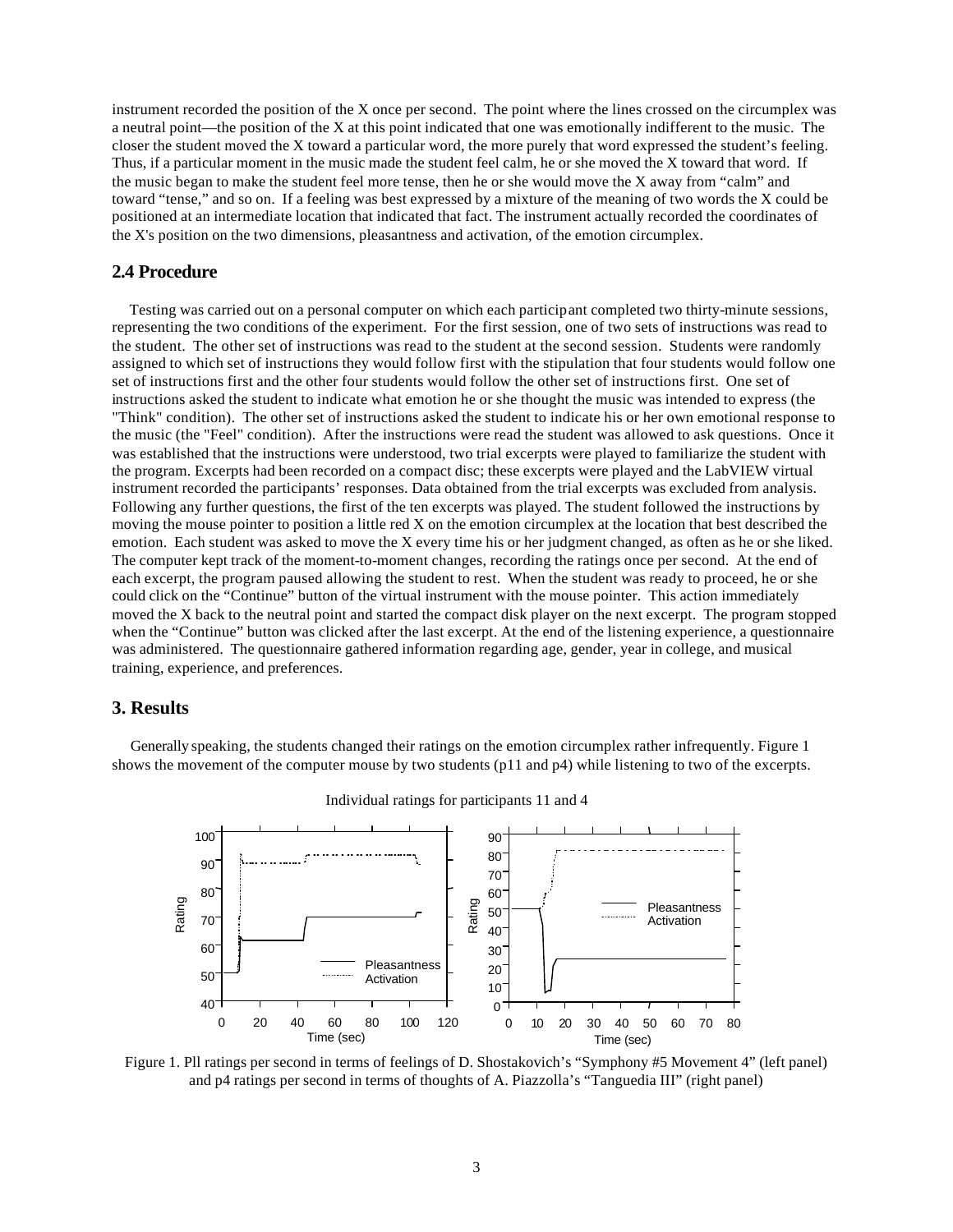Each student's second-by-second ratings for each excerpt were saved in a spreadsheet file. The mean across the eight participants' ratings per second were then calculated for both dimensions in both conditions of the experiment for each excerpt. Pearson correlations between the mean ratings for the two dimensions and between thoughts and feelings in terms of these dimensions were calculated. These correlations are listed below in Table 1.

#### Table 1.

Pearson correlations between the two dimensions and between thoughts and feelings.

| ("Think-Ac" = Think condition, Activation dimension; "Think-Pl" = Think condition, Pleasantness dimension;          |
|---------------------------------------------------------------------------------------------------------------------|
| $"FeelAc"$ = Feel condition. Activation dimension: "Feel-Pl" = Feel condition. Pleasantness dimension. P-values are |
| Bonferroni-corrected within the six possible correlations among the four variables measured on each excerpt.)       |

| Excerpt               | Think-Ac with<br>Feel-Ac with<br>Think-Pl<br>Feel-Pl |         | Think-Pl with<br>Feel-Pl |         | Think-Ac with<br>Feel-Ac |         |       |         |
|-----------------------|------------------------------------------------------|---------|--------------------------|---------|--------------------------|---------|-------|---------|
|                       | $\bf r$                                              | p       | r                        | p       | r                        | p       | r     | p       |
| "Alabama",            | 0.738                                                | < 0.001 | 0.905                    | < 0.001 | 0.911                    | < 0.001 | 0.719 | < 0.001 |
| John Coltrane         |                                                      |         |                          |         |                          |         |       |         |
| "Symphony #5"         | 0.558                                                | < 0.001 | 0.767                    | < 0.001 | 0.796                    | < 0.001 | 0.941 | < 0.001 |
| Movement 4",          |                                                      |         |                          |         |                          |         |       |         |
| D. Shostakovich       |                                                      |         |                          |         |                          |         |       |         |
| "Hobo Ho",            | 0.751                                                | < 0.001 | 0.642                    | < 0.001 | 0.118                    | 1.000   | 0.330 | 0.020   |
| <b>Charles Mingus</b> |                                                      |         |                          |         |                          |         |       |         |
| "Scheherazade",       | 0.629                                                | < 0.001 | 0.839                    | < 0.001 | 0.937                    | < 0.001 | 0.878 | < 0.001 |
| N. Rimsky-Korsakov    |                                                      |         |                          |         |                          |         |       |         |
| "Tanguedia III",      | $-0.727$                                             | < 0.001 | 0.593                    | < 0.001 | $-0.741$                 | < 0.001 | 0.877 | < 0.001 |
| A. Piazzolla          |                                                      |         |                          |         |                          |         |       |         |
| "The Dreams and       | $-0.313$                                             | 0.001   | $-0.338$                 | < 0.001 | 0.315                    | 0.001   | 0.871 | < 0.001 |
| Prayers of Isaac the  |                                                      |         |                          |         |                          |         |       |         |
| Blind", O. Golijov    |                                                      |         |                          |         |                          |         |       |         |
| "Prelude $# 5$ in G   | $-0.623$                                             | < 0.001 | $-0.685$                 | < 0.001 | 0.922                    | < 0.001 | 0.856 | < 0.001 |
| Major", S.            |                                                      |         |                          |         |                          |         |       |         |
| Rachmaninoff          |                                                      |         |                          |         |                          |         |       |         |
| "Sarabande, Suite #6  | $-0.196$                                             | 0.228   | $-0.900$                 | < 0.001 | 0.233                    | 0.078   | 0.867 | < 0.001 |
| D Major", J.S. Bach   |                                                      |         |                          |         |                          |         |       |         |
| "Piece en forme de    | $-0.195$                                             | 0.190   | 0.214                    | 0.110   | 0.535                    | < 0.001 | 0.535 | < 0.001 |
| Habanera", M. Ravel   |                                                      |         |                          |         |                          |         |       |         |
| "Gran jota", F.       | 0.683                                                | < 0.001 | 0.506                    | < 0.001 | 0.963                    | < 0.001 | 0.714 | < 0.001 |
| Tarrega               |                                                      |         |                          |         |                          |         |       |         |

 Correlations between ratings of the two dimensions varied across excerpts from strongly negative to strongly positive; this wide variation is especially marked for reported feelings (Feel-Ac with Feel-Pl, Table 1). For example, the strong negative correlation between the two dimensions of feeling for J.S. Bach's "Sarabande, Suite # 6 D Major" is related to the fact that students reported increased pleasantness over time but decreased activation. Data gathered for M. Ravel's "Piece en forme de Habanera" demonstrated a weak correlation between reported feelings of pleasantness and activation. However, students indicated a high correlation between the two dimensions for "Alabama" by John Coltrane. (See Table 1 for correlation values.)

 Correlations between the students' feelings and their thoughts on the intent of the music were generally positive (see Think-Pl with Feel-Pl and Think-Ac with Feel-Ac, Table 1). Students indicated that they thought S. Rachmaninoff's "Prelude # 5 in G Major" increased in pleasantness over time. This increase correlated highly with their reported feelings of pleasantness. Their thoughts on the intent of the piece regarding activation also correlated highly with their feelings of activation. Similarly, student's ratings of their thoughts on the intent of N. Rimsky-Korsakov's "Scheherazade" in terms of pleasantness correlated highly with their feelings of pleasantness. Student's ratings of their thoughts on activation in this excerpt also correlated highly with their feelings of activation.

 Three excerpts showed low or negative correlations between the students' feelings and thoughts. For example, the intent of J.S. Bach's "Sarabande, Suite #6 D Major" was reported as neutral in pleasantness by students. These ratings showed a rather low correlation with their feelings (Table 1), which were high on the pleasantness scale. Students' thoughts on activation for this excerpt correlated highly with their feelings of activation (Table 1). These relationships between thoughts and feelings are demonstrated in Figure 2.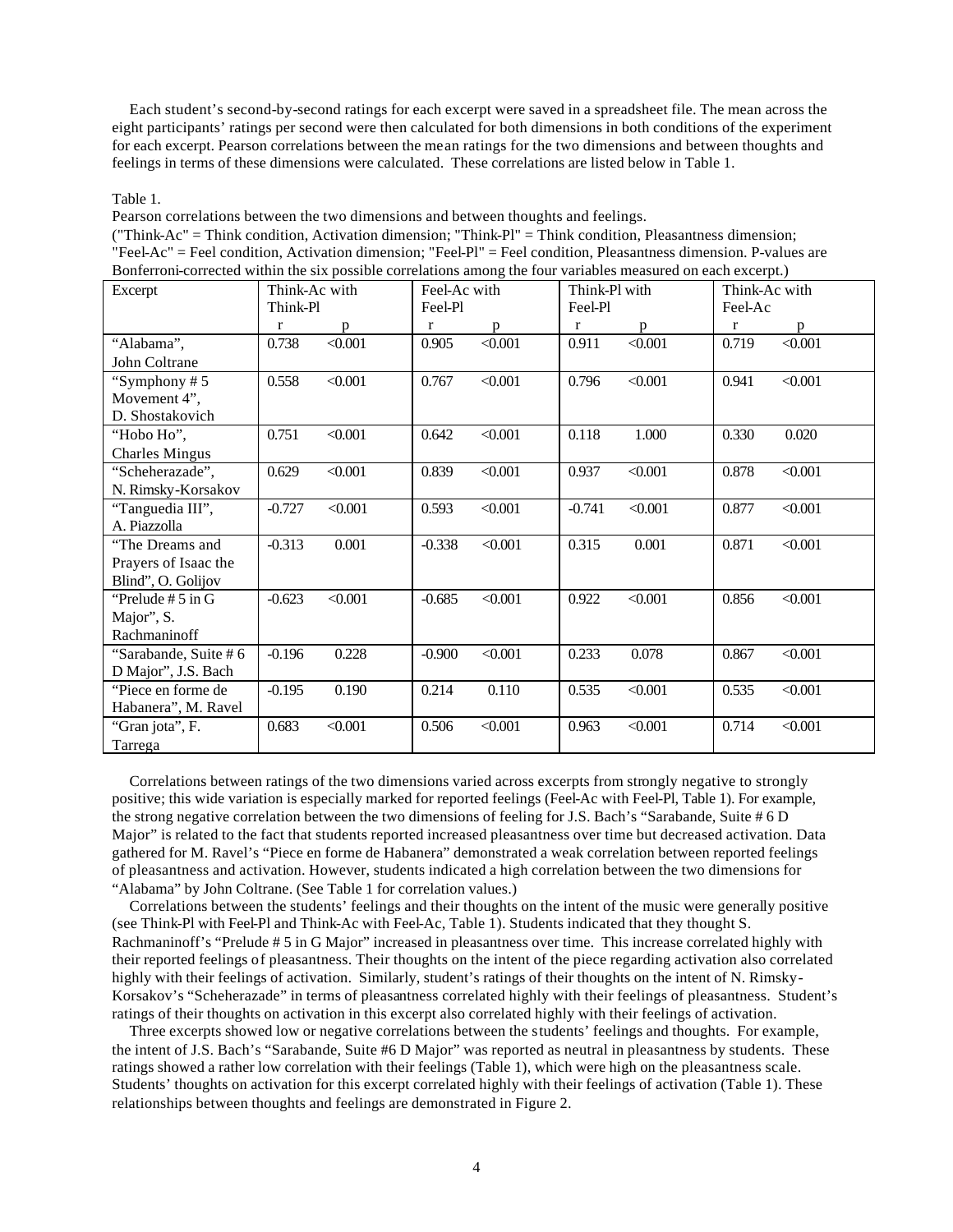

Figure 2. Mean ratings per second of J.S. Bach's "Sarabande Suite #6 D Major"

 Students thought that Charles Mingus's "Hobo Ho" was intended to increase slightly in pleasantness, but their reported feelings showed a fall followed by a rise in pleasantness (Figure 3), hence the low correlation between their thoughts and feelings of pleasantness in Table 1. Students thought "Hobo Ho" was intended to stay at a high level of activation, but their reported feelings showed a relatively low level of activation, and thus there was a rather low correlation between their thoughts and feelings of activation as well.



Figure 3. Mean ratings per second of Charles Mingus's "Hobo Ho"

 There was a strong negative correlation between thoughts and feelings regarding pleasantness of A.Piazzolla's "Tanguedia III" (Table 1), and the patterns of change over time in these two conditions are indeed quite different (Figure 4, left panel). Students, however, thought the music was intended to increase in activation and their reported feelings also showed an increase in activation (Figure 4, right panel), hence the correlation between their thoughts and feelings in terms of activation is high and positive (Table 1).



Figure 4. Mean ratings per second of A Piazzolla's "Tanguedia III"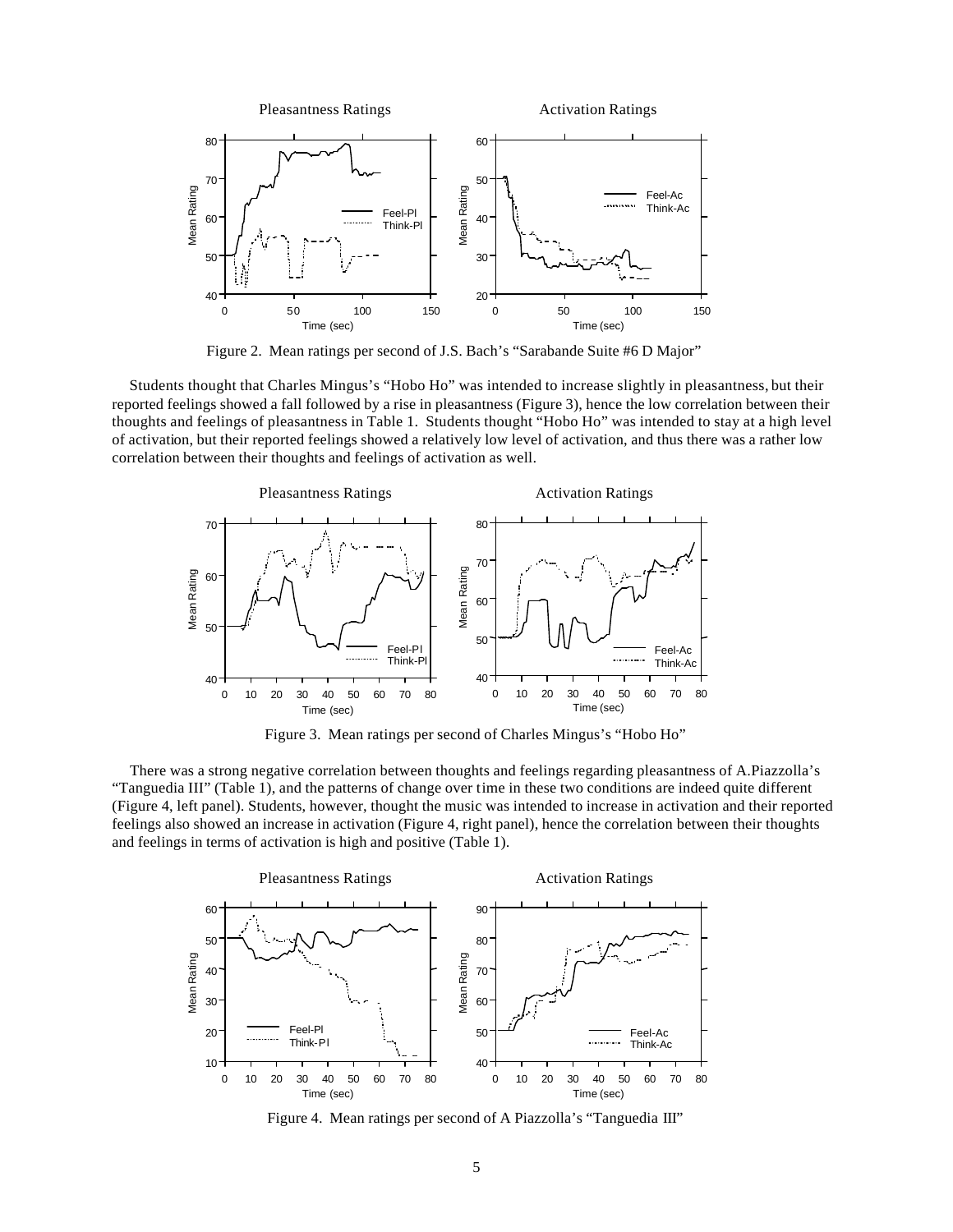## **4. Discussion**

 Our results suggest that the two dimensions of emotional response (i.e., the Feel condition) employed in this study, pleasantness and activation, are relatively independent. Some excerpts elicited responses with a strong positive correlation between these dimensions, others a very low correlation, and still others a strong negative correlation. Correlations between these dimensions for the perceived intent of the music (the Think condition) are similarly variable. The results imp ly that the negative correlation between beauty and arousal reported by Madsen (1998) for Haydn's "Symphony No. 104" might not be a general rule about how these dimensions are related in music. The way these dimensions are related may be highly specific to particular musical passages, with different passages showing quite different patterns of relationship.

 Our results also suggest that reported music-elicited feelings (the Feel condition) are similar but not identical to the perception of the performer's and the composer's intentions (the Think condition). The results shown in Figures 2-4 indicate that the tasks in these conditions are psychologically distinguishable for participants. These data imply that participants may be able to report the emotions intended by the composer and performer, irrespective of whether they actually experience them. Whether music actually elicits emotion or merely expresses emotion that listeners recognize has been controversial, but recent evidence indicates that music can indeed elicit emotion (Krumhansl, 1997). Other work has shown that listeners can quite accurately discern the emotions in music that performers have intended to express (Juslin, 2000), and appear to do so on the basis of characteristics such as tempo, sound level, etc. The present study raises the interesting possibility that judgment of the intended emotion may be somewhat independent of the emotion actually experienced. If this finding can be replicated, it will be interesting to investigate the factors producing these independent outcomes. For example, it seems possible that the evocation of emotion by music might be more affected by the laboratory context than would be judgments of the composer's and performer's intentions.

 It is possible that our results may have differed had we studied people at different levels of training than those of our participants. Students participating in this experiment changed their ratings rather infrequently, and the majority of the participants had little or no musical training. Musically trained individuals may recognize elements such as tempo, dynamics, timbre, rhythm, etc. as devices that specifically contribute to the intensity or aesthetic quality of a piece of music. Several such factors have been shown to be important in the perception of intended emotion in music (Juslin & Madison, 1999). Thus, one might expect that musically trained individuals would move the mouse pointer more frequently throughout the musical excerpts, providing a more subtly varied report of emotions elicited by music. However, comparisons of musically trained and non-trained participants in reporting music-elicited emotion have often not found significant differences (e.g. Madsen, 1997; Juslin, 1997), and recent work has demonstrated that emotions similar to those of adults are reliably evoked by music even in young children (Gentile, 1998). Whether musical training will affect the responses measured in our tasks will be an interesting question for future research.

 In summary, the present study has employed an adaptation of recently developed methods for dynamic measurement of responses to music and has demonstrated independence across musical passages of two dimensions of emotional response and partial independence of emotional responses from the perception of composers' and performers' emotional intentions.

### **5. References**

Barrett, L. F., & Russell, J. A. (1999). The structure of current affect: Controversies and emerging consensus. Current Directions in Psychological Science, 8(1), 10-14.

Gentile, D. A. V. B. (1998). An ecological approach to the development of perception of emotion in music. Dissertation Abstracts International: Section B: The Sciences & Engineering, 59(5-B), 2454.

Juslin, P. N. (1997). Emotional communication in music performance: A functionalist perspective and some data. Music Perception, 14(4), 383-418.

Juslin, P. N. (2000). Cue utilization in communication of emotion in music performance: Relating performance to perception. Journal of Experimental Psychology: Human Perception & Performance, 26(6), 1797- 1813.

Juslin, P. N., & Madison, G. (1999). The role of timing patterns in recognition of emotional expression from musical performance. Music Perception, 17(2), 197-221.

Krumhansl, C. L. (1997). An exploratory study of musical emotions and psychophysiology. Canadian Journal of Experimental Psychology, 51(4), 336-352.

Madsen, C. K. (1997). Emotional response to music as measured by the two-dimensional CRDI. Journal of Music Therapy, 34(3), 187-199.